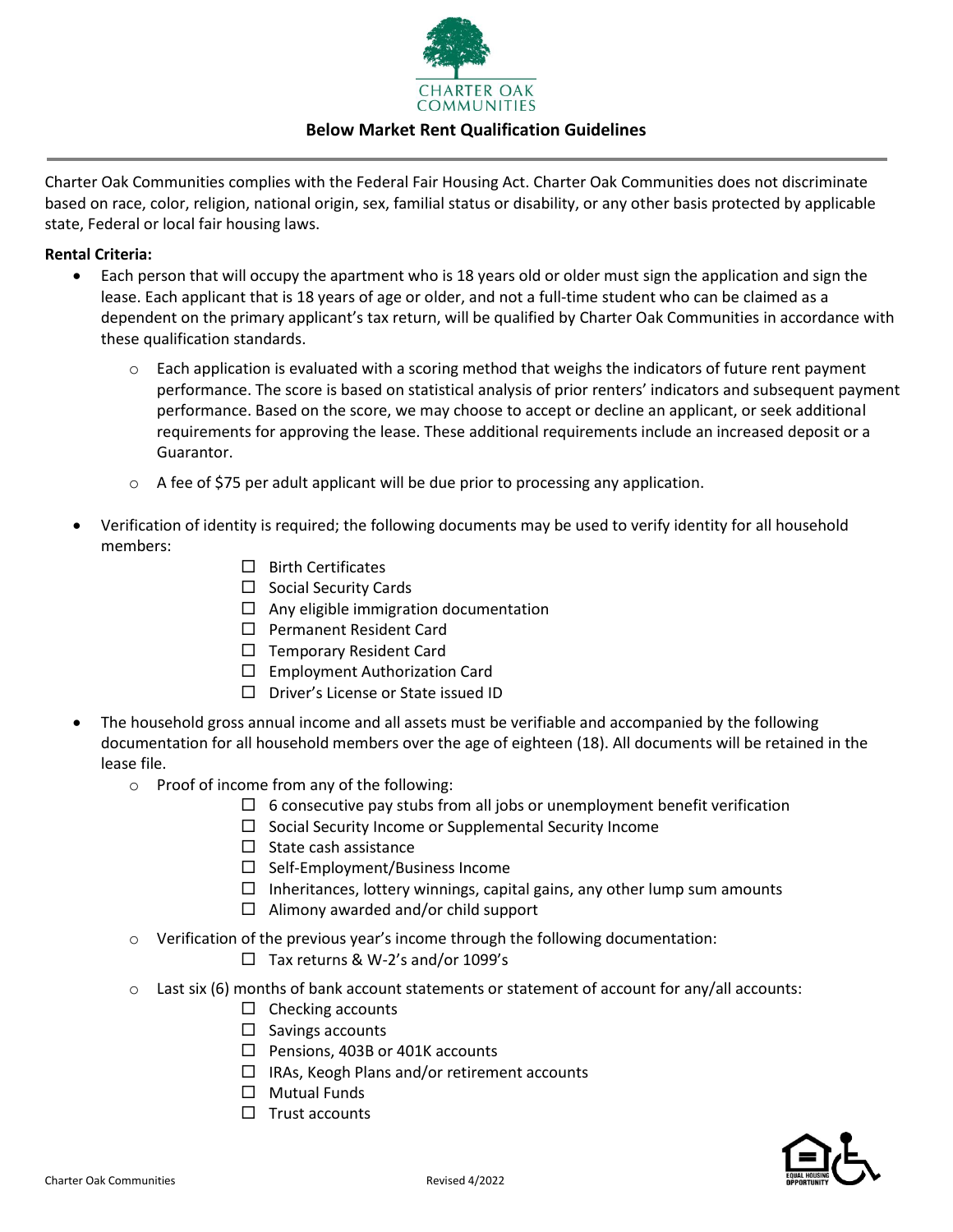- $\square$  Stocks
- $\square$  Bonds
- $\square$  Treasury Bills
- $\Box$  Certificate of Deposits
- □ Money Market Accounts
- $\square$  Life insurance policies
- $\Box$  Equity from real estate; rental income
- $\Box$  Personal property held as investments (i.e. jewelry, antiques, collections, etc.)
- Applicants must have a verifiable rental/mortgage history. Guarantors/co-signers cannot be a substitute for this requirement.
- Applicants must have a favorable credit history.
- Any applicants who have been determined to have criminal conviction or current indictment for possession, sale, manufacture or distribution of controlled substances, prostitution, theft, burglary, felony, fraud, or for any crimes involving firearms, weapons, or crimes against persons or property will be denied residency and occupancy. Guarantors/co-signers cannot be a substitute for this requirement.
- To be eligible to rent a below market rent (BMR) apartment, the applicant's total gross annual household income (including rental assistance) must be within the \*income guidelines listed below:

| Family<br><b>Size</b> | <b>Minimum</b><br><b>Income</b> | <b>Maximum Income</b> | <b>Apartment Price</b>     |
|-----------------------|---------------------------------|-----------------------|----------------------------|
| $\mathbf{1}$          | \$38,040                        | \$63,315              | Studio Bedroom-<br>\$1,268 |
|                       | \$44,820                        | \$63,315              | 1 Bedroom -<br>\$1,494     |
| $\overline{2}$        | \$44,820                        | \$72,360              | 1 Bedroom -<br>\$1,494     |
|                       | \$53,400                        | \$72,360              | 2 Bedroom-<br>\$1,780      |
| 3                     | \$53,400                        | \$81,405              | 2 Bedroom-<br>\$1,780      |
|                       | \$60,810                        | \$81,405              | 3 Bedroom-<br>\$2,027      |
| 4                     | \$53,400                        | \$90,450              | 2 Bedroom-<br>\$1,780      |
|                       | \$60,810                        | \$90,450              | 3 Bedroom-<br>\$2,027      |
| 5                     | \$60,810                        | \$97,686              | 3 Bedroom-<br>\$2,027      |
| 6                     | \$60,810                        | \$104,922             | 3 Bedroom-<br>\$2,027      |

\**Income guidelines subject to change based on apartment size selected and number of household members. Rent and income limits are based on the Stamford Median Income published by the Department of Housing and Urban Development.*

• Any applicants with rental assistance subsidy, such as Section 8 or the state RAP program, are exempt from the household income requirement stated above and will be determined "income eligible" as long as the prospective tenant's rental subsidy plus any additional income they may have is sufficient to meet the rent and any utility obligations of tenancy.

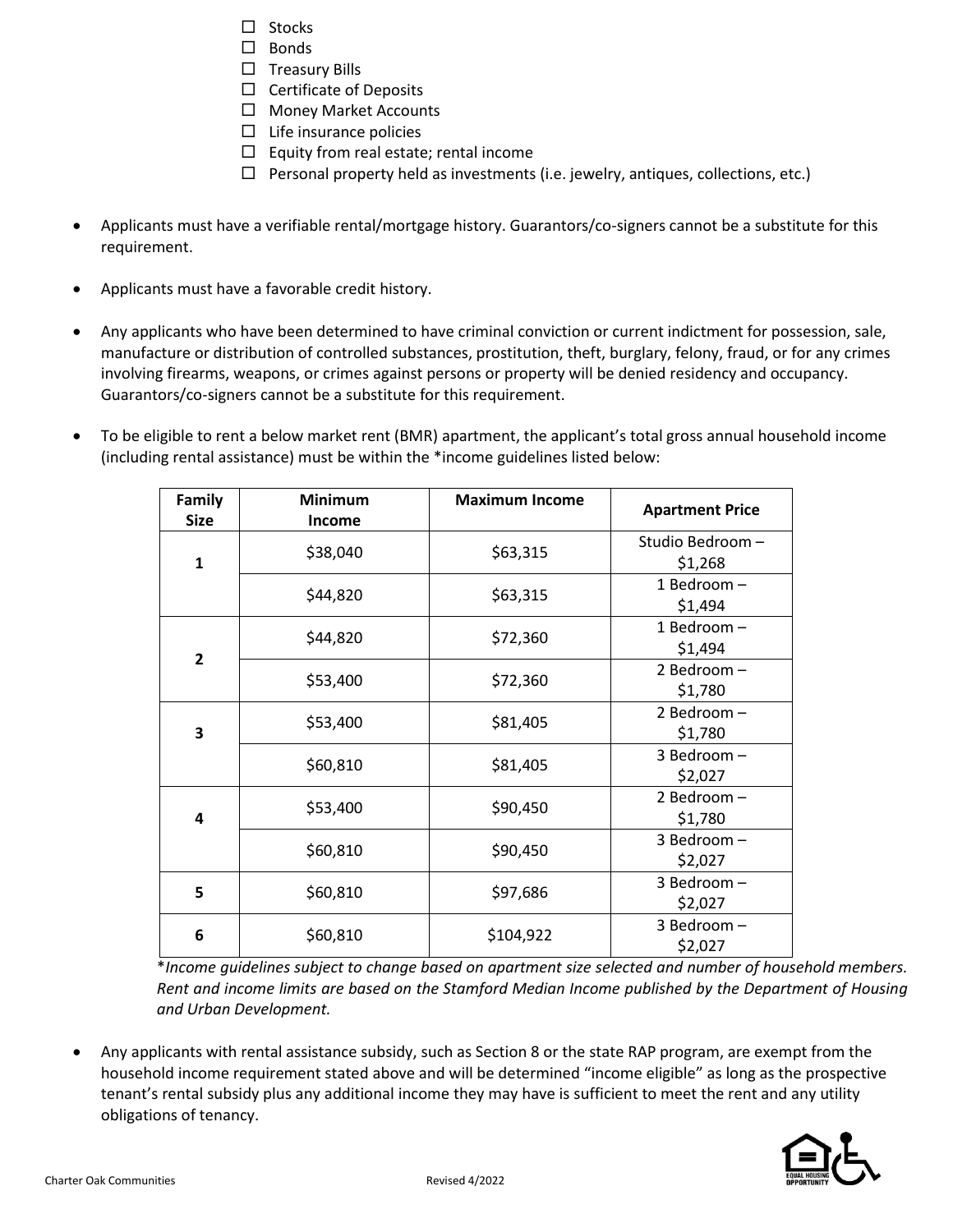- This BMR application is for the BMR apartments within the Allure at Harbor Point, Escape and NV @ Harbor Point communities. You must select which community you are applying for. You may select all communities if you choose, fees apply. Applications will be accepted on a "first come-first serve" basis with a priority for any/all applicable preferences.
	- o Existing BMR residents may not apply to Allure Harbor Point or Escape Harbor Point unless there has been a change in your eligibility status, such as a change in your family size.
	- $\circ$  If you refuse the apartment assigned to you, you will be placed at the bottom of our waiting list. BMR apartments can only be refused once, when called again if you refuse, you will be removed from our waiting list.
- If you qualify for the BMR program, you will be added to our waiting list.
	- o Please note that apartment homes included in our BMR program are not deemed "emergency housing" or "subsidized housing".
	- o Apartments will be assigned on a first come first served basis with a priority for any/all applicable preferences.
	- $\circ$  We will notify you only when a unit is available, and you are the next person on the list.
- Completed applications with supporting documentation must be hand-delivered or mailed to our office located at 22 Clinton Avenue, Stamford, CT 06901. Completed applications may also be emailed to [Applications@CharterOakCommunities.org.](mailto:Applications@CharterOakCommunities.org)
- The term "Household" refers to all persons intending to live in the apartment, whether they are related by blood, marriage or otherwise. Information about all persons intending to reside in the apartment is required.
- For timely process of your application, all required information must be provided at the time of initial application. Incomplete applications and/or those with missing documents will result in process delays and potential disqualification.

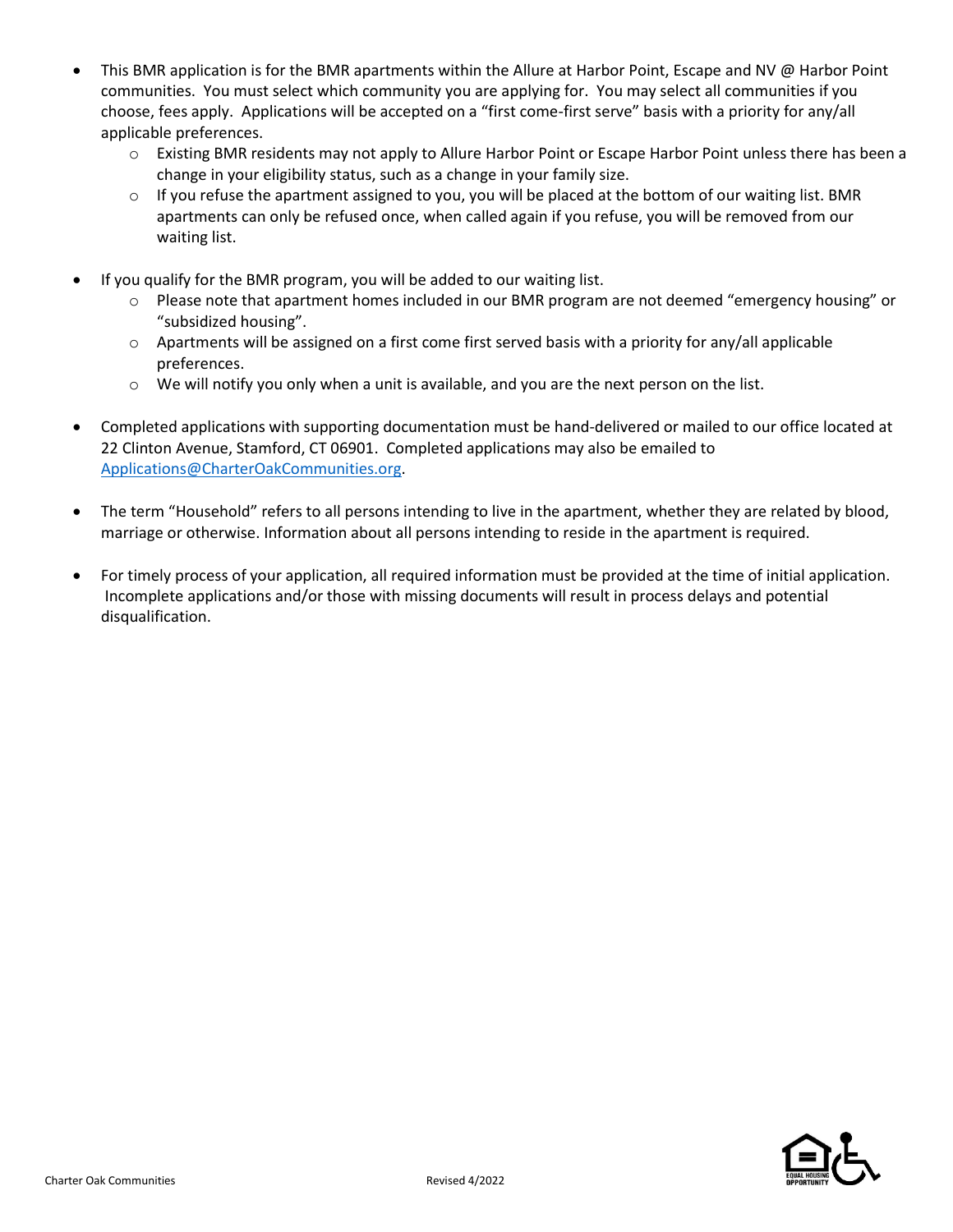## **Application for Apartment Home Rental**

**Note: This ENTIRE application must be filled out or it may not be considered for acceptance. Please read the qualifications prior to completing application. All applicants over 18 years of age must sign the application.**

**This application is for apartments located at the communities listed below. Please select the community you wish to apply for. (All communities may be selected. A \$75 per adult application fee is required for each community.)**

| *Escape Harbor Point<br><b>880 Pacific Street</b><br>Stamford, CT 06902<br>1-2 bedrooms | *Allure Harbor Point<br><b>850 Pacific Street</b><br>Stamford, CT 06902<br>0-3 bedrooms                                                                                                                                                                                                                                                                                                                                                                                                                                                                                                        |             | NV @ Harbor Point<br>Stamford, CT 06902<br>1-2 bedrooms | <b>100 Commons Park North</b> |  |
|-----------------------------------------------------------------------------------------|------------------------------------------------------------------------------------------------------------------------------------------------------------------------------------------------------------------------------------------------------------------------------------------------------------------------------------------------------------------------------------------------------------------------------------------------------------------------------------------------------------------------------------------------------------------------------------------------|-------------|---------------------------------------------------------|-------------------------------|--|
|                                                                                         | Please select bedroom size requested: $\Box$ Studio $\Box$ 1 BR                                                                                                                                                                                                                                                                                                                                                                                                                                                                                                                                | $\Box$ 2 BR | 3 BR                                                    |                               |  |
| your eligibility status, such as a change in your family size.                          | *Existing BMR residents may not apply to Allure Harbor Point and Escape Harbor Point unless there has been a change in<br>Do you currently resident in a BMR unit?<br>No gestinal of these, have you experienced a change in your family size? No No. 100.                                                                                                                                                                                                                                                                                                                                     |             |                                                         |                               |  |
|                                                                                         | Preferences by Community. Applicants must select which preference they qualify for and provide supporting documentation to verify<br>preference claim. Preferences are verified during application submission and unit offer.<br>Escape at Harbor Point - Preference shall be granted for those working or already living in the South End of Stamford.<br>Allure at Harbor Point - Preference shall be granted for those working or already living in the South End Stamford.<br>NV @ Harbor Point - Preference shall be granted to those that currently reside in the South End of Stamford. |             |                                                         |                               |  |
|                                                                                         |                                                                                                                                                                                                                                                                                                                                                                                                                                                                                                                                                                                                |             |                                                         |                               |  |
|                                                                                         |                                                                                                                                                                                                                                                                                                                                                                                                                                                                                                                                                                                                |             |                                                         |                               |  |
|                                                                                         |                                                                                                                                                                                                                                                                                                                                                                                                                                                                                                                                                                                                |             |                                                         |                               |  |
|                                                                                         |                                                                                                                                                                                                                                                                                                                                                                                                                                                                                                                                                                                                |             |                                                         |                               |  |
|                                                                                         | Total # of Applicants: ______________Please list all household members. Add additional family members to end of application.                                                                                                                                                                                                                                                                                                                                                                                                                                                                   |             |                                                         |                               |  |
|                                                                                         |                                                                                                                                                                                                                                                                                                                                                                                                                                                                                                                                                                                                |             |                                                         |                               |  |
|                                                                                         |                                                                                                                                                                                                                                                                                                                                                                                                                                                                                                                                                                                                |             |                                                         |                               |  |
|                                                                                         |                                                                                                                                                                                                                                                                                                                                                                                                                                                                                                                                                                                                |             |                                                         |                               |  |
| <b>HOUSING INFORMATION:</b> Please provide 5 years of address history                   |                                                                                                                                                                                                                                                                                                                                                                                                                                                                                                                                                                                                |             |                                                         |                               |  |
|                                                                                         |                                                                                                                                                                                                                                                                                                                                                                                                                                                                                                                                                                                                |             |                                                         |                               |  |
|                                                                                         |                                                                                                                                                                                                                                                                                                                                                                                                                                                                                                                                                                                                |             |                                                         |                               |  |
|                                                                                         |                                                                                                                                                                                                                                                                                                                                                                                                                                                                                                                                                                                                |             |                                                         |                               |  |
|                                                                                         |                                                                                                                                                                                                                                                                                                                                                                                                                                                                                                                                                                                                |             |                                                         |                               |  |
| <b>Previous Address:</b>                                                                |                                                                                                                                                                                                                                                                                                                                                                                                                                                                                                                                                                                                |             |                                                         |                               |  |
|                                                                                         |                                                                                                                                                                                                                                                                                                                                                                                                                                                                                                                                                                                                |             |                                                         |                               |  |
|                                                                                         |                                                                                                                                                                                                                                                                                                                                                                                                                                                                                                                                                                                                |             |                                                         |                               |  |
|                                                                                         |                                                                                                                                                                                                                                                                                                                                                                                                                                                                                                                                                                                                |             |                                                         |                               |  |
|                                                                                         | EMPLOYMENT INFORMATION: Please provide at least 6 month of employment history                                                                                                                                                                                                                                                                                                                                                                                                                                                                                                                  |             |                                                         |                               |  |
|                                                                                         |                                                                                                                                                                                                                                                                                                                                                                                                                                                                                                                                                                                                |             |                                                         |                               |  |
|                                                                                         |                                                                                                                                                                                                                                                                                                                                                                                                                                                                                                                                                                                                |             |                                                         |                               |  |
|                                                                                         |                                                                                                                                                                                                                                                                                                                                                                                                                                                                                                                                                                                                |             |                                                         |                               |  |
|                                                                                         |                                                                                                                                                                                                                                                                                                                                                                                                                                                                                                                                                                                                |             |                                                         |                               |  |

 $\prod_{\text{AL HOUSING}}$  (  $\sum$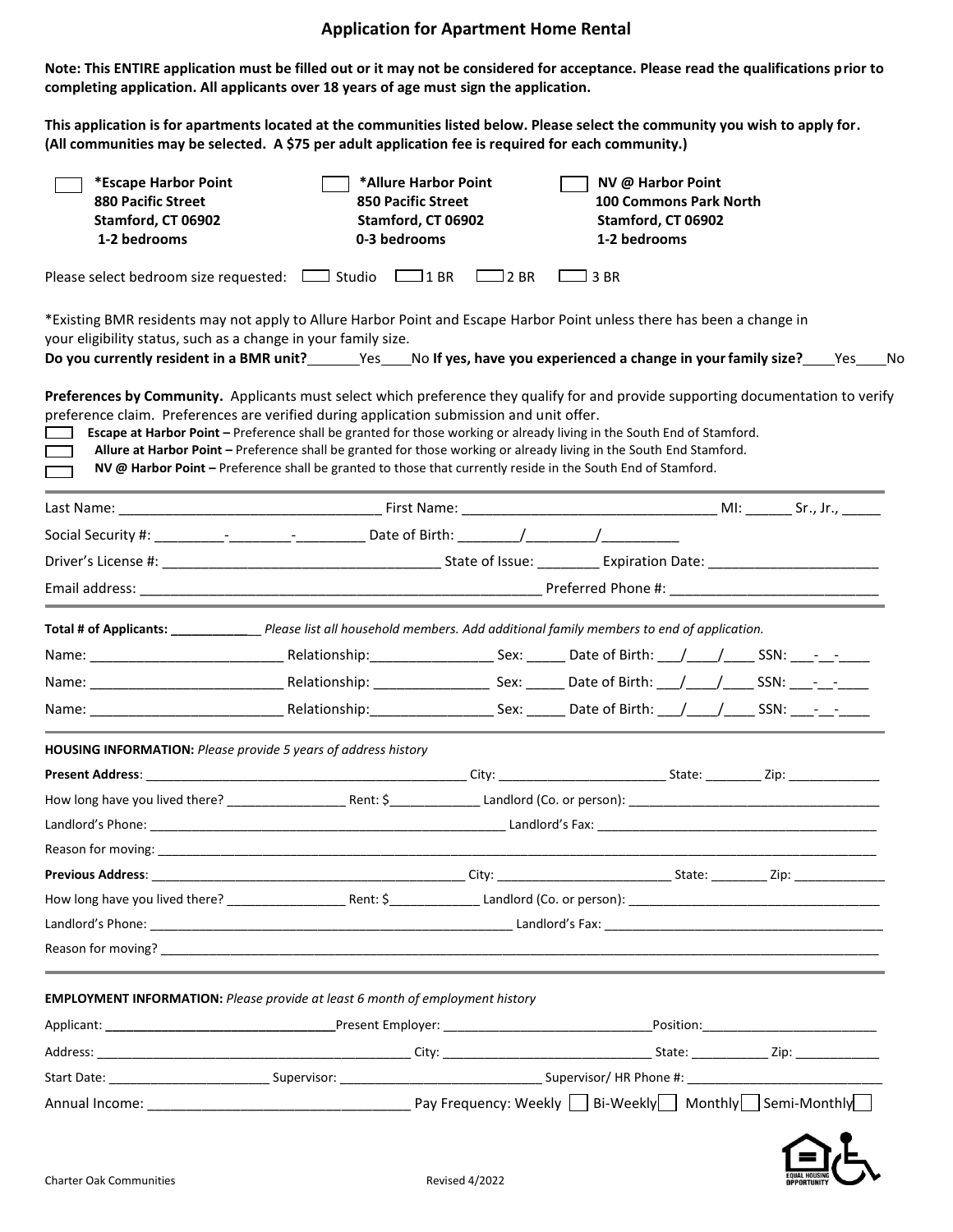| <b>OTHER INCOME:</b>                                                                                                                                                                                                                                                                                                                           |                  |                                                                                                                                         |  |                                                |  |
|------------------------------------------------------------------------------------------------------------------------------------------------------------------------------------------------------------------------------------------------------------------------------------------------------------------------------------------------|------------------|-----------------------------------------------------------------------------------------------------------------------------------------|--|------------------------------------------------|--|
|                                                                                                                                                                                                                                                                                                                                                |                  |                                                                                                                                         |  |                                                |  |
| Frequency and Amount: $\Box$ Weekly ________ $\Box$ Bi-Weekly _______ $\Box$ Monthly _______ $\Box$ Semi-Monthly _______                                                                                                                                                                                                                       |                  |                                                                                                                                         |  |                                                |  |
|                                                                                                                                                                                                                                                                                                                                                |                  | Please Include Other Income, if Applicable, at End of Application                                                                       |  |                                                |  |
| ASSET INFORMATION: Please provide asset information for all occupants.                                                                                                                                                                                                                                                                         |                  |                                                                                                                                         |  |                                                |  |
| <b>Asset Description</b>                                                                                                                                                                                                                                                                                                                       | <b>Applicant</b> | <b>Financial Institution</b>                                                                                                            |  | <b>Account Balance</b>                         |  |
| Savings Account                                                                                                                                                                                                                                                                                                                                |                  |                                                                                                                                         |  |                                                |  |
| Checking Account                                                                                                                                                                                                                                                                                                                               |                  |                                                                                                                                         |  |                                                |  |
| <b>Retirement Account</b>                                                                                                                                                                                                                                                                                                                      |                  |                                                                                                                                         |  |                                                |  |
| Other                                                                                                                                                                                                                                                                                                                                          |                  |                                                                                                                                         |  |                                                |  |
|                                                                                                                                                                                                                                                                                                                                                |                  | Please Include Other Assets, if Applicable, at End of Application                                                                       |  |                                                |  |
| <b>VEHICLE INFORMATION:</b>                                                                                                                                                                                                                                                                                                                    |                  |                                                                                                                                         |  |                                                |  |
|                                                                                                                                                                                                                                                                                                                                                |                  |                                                                                                                                         |  |                                                |  |
|                                                                                                                                                                                                                                                                                                                                                |                  |                                                                                                                                         |  |                                                |  |
| Vehicle/Recreational #2 (Make, Model, and Year): New York State and State and State and State and State and State and State and State and State and State and State and State and State and State and State and State and Stat                                                                                                                 |                  |                                                                                                                                         |  |                                                |  |
|                                                                                                                                                                                                                                                                                                                                                |                  |                                                                                                                                         |  |                                                |  |
|                                                                                                                                                                                                                                                                                                                                                |                  | I have received a list of restricted breeds and confirm that the pets listed below are not a match (or mix/partial breed) to any of the |  |                                                |  |
|                                                                                                                                                                                                                                                                                                                                                |                  |                                                                                                                                         |  |                                                |  |
|                                                                                                                                                                                                                                                                                                                                                |                  |                                                                                                                                         |  |                                                |  |
|                                                                                                                                                                                                                                                                                                                                                |                  |                                                                                                                                         |  |                                                |  |
| PET INFORMATION: Maximum of two pets per apartment. A current dog license is required as well as a photo of the pet(s).<br>restricted breeds.<br>Do you prefer a smoke free unit? Yes: $\Box$ No $\Box$<br><b>EMERGENCY CONTACT INFORMATION:</b>                                                                                               |                  |                                                                                                                                         |  |                                                |  |
|                                                                                                                                                                                                                                                                                                                                                |                  | __ City: ____________                                                                                                                   |  | ___________ State: __________________Zip: ____ |  |
|                                                                                                                                                                                                                                                                                                                                                |                  |                                                                                                                                         |  |                                                |  |
|                                                                                                                                                                                                                                                                                                                                                |                  |                                                                                                                                         |  |                                                |  |
| Address: Andreas Andrew Maria<br>Allow Permission to Enter authorization: Yes: $\Box$ No $\Box$<br>INDENTIFICATION INFORMATION: The following information is required for statistical and reporting requirements only.                                                                                                                         |                  |                                                                                                                                         |  |                                                |  |
|                                                                                                                                                                                                                                                                                                                                                |                  |                                                                                                                                         |  |                                                |  |
|                                                                                                                                                                                                                                                                                                                                                |                  |                                                                                                                                         |  |                                                |  |
|                                                                                                                                                                                                                                                                                                                                                |                  |                                                                                                                                         |  |                                                |  |
|                                                                                                                                                                                                                                                                                                                                                |                  |                                                                                                                                         |  |                                                |  |
|                                                                                                                                                                                                                                                                                                                                                |                  |                                                                                                                                         |  |                                                |  |
|                                                                                                                                                                                                                                                                                                                                                |                  |                                                                                                                                         |  |                                                |  |
| Ethnicity: $\Box$ Hispanic $\Box$ Non-Hispanic<br>Race: $\Box$ White $\Box$ Black $\Box$ American Indian/Alaskan $\Box$ Asian $\Box$ Pacific Islander $\Box$ Other<br>ADDITIONAL INCOME/ASSET INFORMATION: Please provide additional income/asset information<br>EMPLOYMENT INFORMATION: Please provide at least 6 month of employment history |                  |                                                                                                                                         |  |                                                |  |

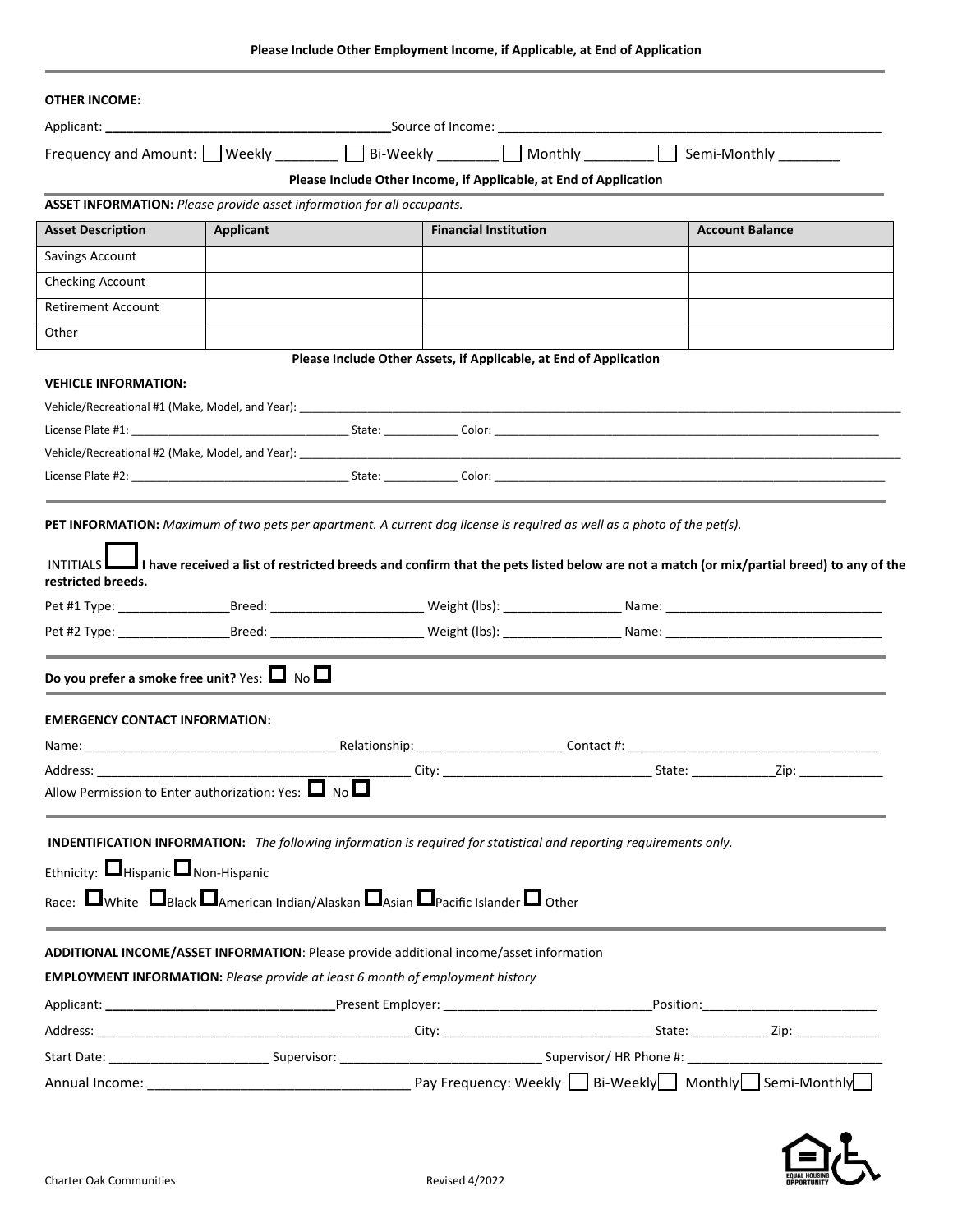#### **OTHER INCOME:**

| Applicant                           | Source of Income: |          |              |
|-------------------------------------|-------------------|----------|--------------|
| <b>Mee</b><br>Frequency and Amount: | Bi-Weekly         | .onthiv. | Semi-Monthly |

**ASSET INFORMATION:** *Please provide asset information for all occupants.*

| <b>Asset Description</b>  | Applicant | <b>Financial Institution</b> | <b>Account Balance</b> |
|---------------------------|-----------|------------------------------|------------------------|
| <b>Savings Account</b>    |           |                              |                        |
| Checking Account          |           |                              |                        |
| <b>Retirement Account</b> |           |                              |                        |
| Other                     |           |                              |                        |

Please provide an explanation of any other income/asset information for all occupants that has not been listed anywhere else on this application: \_\_\_\_\_\_\_\_\_\_\_\_\_\_\_\_\_\_\_\_\_\_\_\_\_\_\_\_\_\_\_\_\_\_\_\_\_\_\_\_\_\_\_\_\_\_\_\_\_\_\_\_\_\_\_\_\_\_\_\_\_\_\_\_\_\_\_\_\_\_\_\_\_\_\_\_\_\_\_\_\_\_\_\_\_\_\_\_\_\_\_\_\_\_\_\_\_\_\_\_\_\_\_\_\_\_\_\_\_\_\_\_\_\_\_\_\_\_\_

\_\_\_\_\_\_\_\_\_\_\_\_\_\_\_\_\_\_\_\_\_\_\_\_\_\_\_\_\_\_\_\_\_\_\_\_\_\_\_\_\_\_\_\_\_\_\_\_\_\_\_\_\_\_\_\_\_\_\_\_\_\_\_\_\_\_\_\_\_\_\_\_\_\_\_\_\_\_\_\_\_\_\_\_\_\_\_\_\_\_\_\_\_\_\_\_\_\_\_\_\_\_\_\_\_\_\_\_\_\_\_\_\_\_\_\_\_\_\_ \_\_\_\_\_\_\_\_\_\_\_\_\_\_\_\_\_\_\_\_\_\_\_\_\_\_\_\_\_\_\_\_\_\_\_\_\_\_\_\_\_\_\_\_\_\_\_\_\_\_\_\_\_\_\_\_\_\_\_\_\_\_\_\_\_\_\_\_\_\_\_\_\_\_\_\_\_\_\_\_\_\_\_\_\_\_\_\_\_\_\_\_\_\_\_\_\_\_\_\_\_\_\_\_\_\_\_\_\_\_\_\_\_\_\_\_\_\_\_ \_\_\_\_\_\_\_\_\_\_\_\_\_\_\_\_\_\_\_\_\_\_\_\_\_\_\_\_\_\_\_\_\_\_\_\_\_\_\_\_\_\_\_\_\_\_\_\_\_\_\_\_\_\_\_\_\_\_\_\_\_\_\_\_\_\_\_\_\_\_\_\_\_\_\_\_\_\_\_\_\_\_\_\_\_\_\_\_\_\_\_\_\_\_\_\_\_\_\_\_\_\_\_\_\_\_\_\_\_\_\_\_\_\_\_\_\_\_\_ \_\_\_\_\_\_\_\_\_\_\_\_\_\_\_\_\_\_\_\_\_\_\_\_\_\_\_\_\_\_\_\_\_\_\_\_\_\_\_\_\_\_\_\_\_\_\_\_\_\_\_\_\_\_\_\_\_\_\_\_\_\_\_\_\_\_\_\_\_\_\_\_\_\_\_\_\_\_\_\_\_\_\_\_\_\_\_\_\_\_\_\_\_\_\_\_\_\_\_\_\_\_\_\_\_\_\_\_\_\_\_\_\_\_\_\_\_\_\_ \_\_\_\_\_\_\_\_\_\_\_\_\_\_\_\_\_\_\_\_\_\_\_\_\_\_\_\_\_\_\_\_\_\_\_\_\_\_\_\_\_\_\_\_\_\_\_\_\_\_\_\_\_\_\_\_\_\_\_\_\_\_\_\_\_\_\_\_\_\_\_\_\_\_\_\_\_\_\_\_\_\_\_\_\_\_\_\_\_\_\_\_\_\_\_\_\_\_\_\_\_\_\_\_\_\_\_\_\_\_\_\_\_\_\_\_\_\_\_

CHARTER OAK COMMUNITIES RESERVES THE RIGHT NOT TO LEASE TO ANY INDIVIDUAL WHO HAS BEEN EVICTED, BROKEN A PRIOR LEASE, DECLARED BANKRUPTCY, BEEN SUED FOR NON-PAYMENT OF RENT OR DAMAGE TO RENTAL PROPERTY, CONVICTED OF CERTAIN CRIMES, ARRESTED FOR CERTAIN CRIMES WHERE A TRIAL IS PENDING, OR WHO IS LISTED BY THE FBI AS A FUGITIVE OR A TERRORIST. TO DETERMINE APPLICANT'S ELIGIBILITY, PLEASE ANSWER THE FOLLOWING QUESTIONS:

HAS ANY APPLICANT EVER BEEN EVICTED OR ASKED TO MOVE OUT? YES \_\_\_\_ NO \_\_\_\_ BROKEN A RENTAL AGREEMENT OR LEASE? YES \_\_\_\_ NO \_\_\_\_ DECLARED BANKRUPTCY? YES \_\_\_\_ NO \_\_\_\_ BEEN SUED FOR NON-PAYMENT OF RENT OR FOR DAMAGE TO RENTAL PROPERTY? YES \_\_\_\_ NO \_\_\_

HAS ANY APPLICANT EVER BEEN CONVICTED OF A FELONY, ANY CRIME INVOLVING VIOLENCE, ANY CRIME INVOLVING DRUGS, DAMAGE TO PROPERTY, OR A SEXUAL OFFENSE? YES NO BEEN ARRESTED FOR ANY OF THE FOREGOING OFFENSES WHERE A TRIAL IS PENDING? YES NO IF "YES" IS MARKED FOR ANY RESPONSE, PLEASE PROVIDE FURTHER DETAILS ON THE REVERSE SIDE OF THIS APPLICATION (E.G., DATE OF CONVICTION AND TYPE OF OFFENSE). FURTHER INFORMATION MAY BE REQUIRED TO DETERMINE ELIGIBILITY FOR A RENTAL.

By submitting this application, I agree to enter into a lease agreement for a BMR apartment within the Allure at Harbor Point, Harbor Landing Apartments or NV@Harbor Point community for the apartment home under the terms specified in this application. I understand that this application for an apartment is subject to acceptance or denial.

I hereby state that the information set for above is true and complete and authorize verification of the information and references given including the investigation of a professional credit check, arrest/convictions record and background check for all applicants. Should any statement made above be a misrepresentation or untrue, the application for occupancy will be denied and the application fee will be retained to off-set expenses related to application processing.

I have submitted the sum of **\$\_\_\_\_\_\_\_\_\_** which is a **non-refundable application fee** for a credit check and other processing costs of this application. This sum is not a rental payment or security deposit and will be retained by Charter Oak Communities to cover the costs of processing the application whether my application is accepted or declined.

I have also submitted a **Holding Deposit** in the amount of **\$\_\_\_\_\_\_\_\_\_\_**, which will be treated as follows:

- If I am not accepted as a resident, or if I cancel this application by written Termination Notice delivered during regular business hours to a Charter Oak Communities representative at the leasing office within 24 hours of the date of this Application (or during the next business day if the leasing office is closed), I will receive 100% of the Holding Deposit back.
- If I cancel after 24 hours, I will forfeit 100% of the Holding Deposit, which will be applied to a "Reservation Fee" in an amount equal to the greater of the Holding Deposit or the product of (i) the number of days from the date of this Application until we received the Termination Notice; multiplied by (ii) the base rent that would have been payable by you under the Lease for the Apartment Home (calculated on a per diem basis). After our receipt of the Termination Notice we will calculate the Reservation Fee, and if the Reservation Fee exceeds the amount of the Holding Deposit you will owe us the difference.
- If I do not cancel this application, the Holding Deposit will be applied to the Lease deposit.

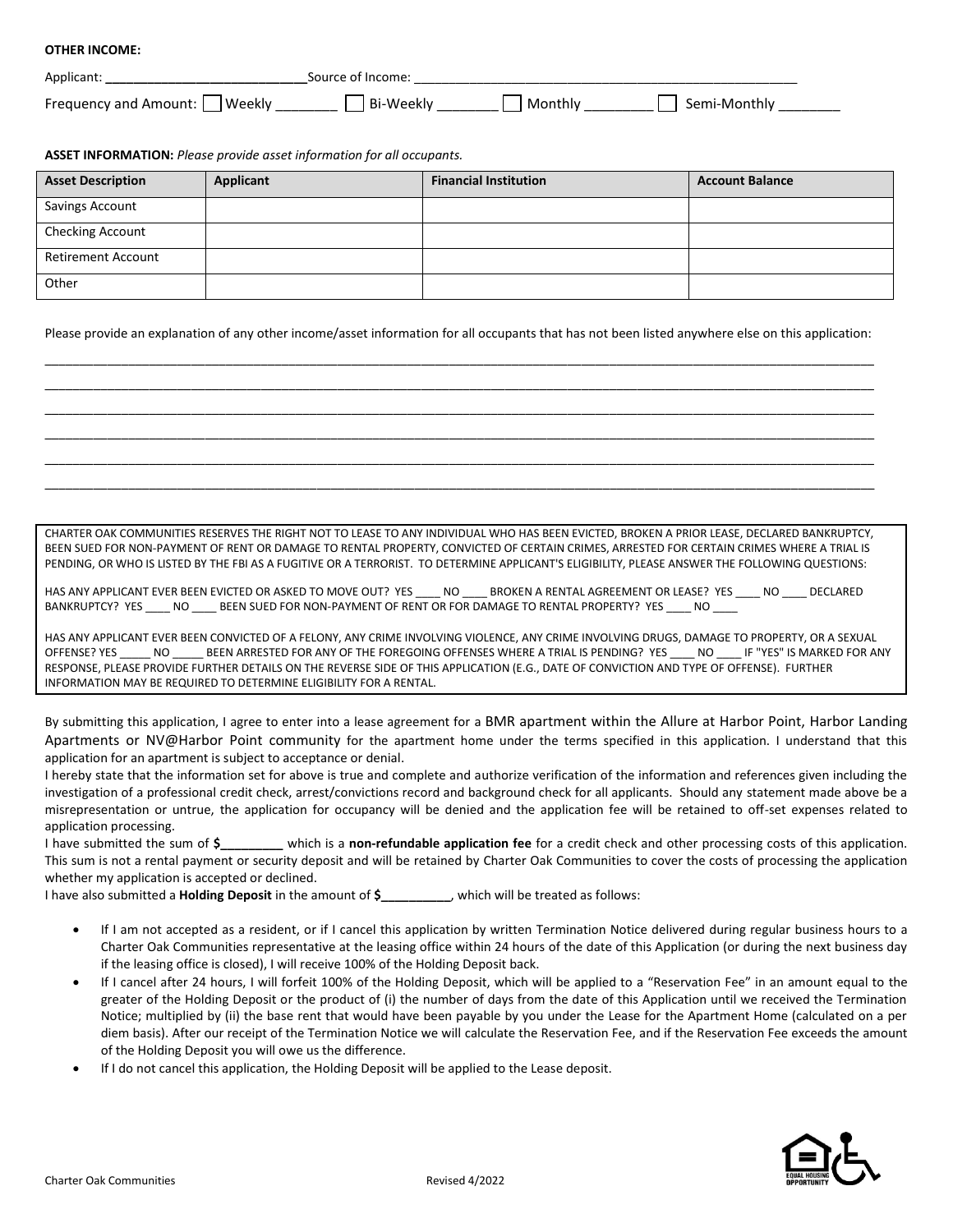I hereby consent to allow Prime Real Estate Services, LLC, through its designated agent and its employees, to obtain and verify my credit information and criminal background check for determining whether to lease an apartment to me. I understand that should I lease an apartment, Prime Real Estate Services, LLC and its agent shall have the continuing right to review my credit information, criminal background information, rental application, payment history and occupancy history for account review purposes and for improving application review methods.

| <b>FOR OFFICE USE ONLY</b> |  |
|----------------------------|--|
|                            |  |

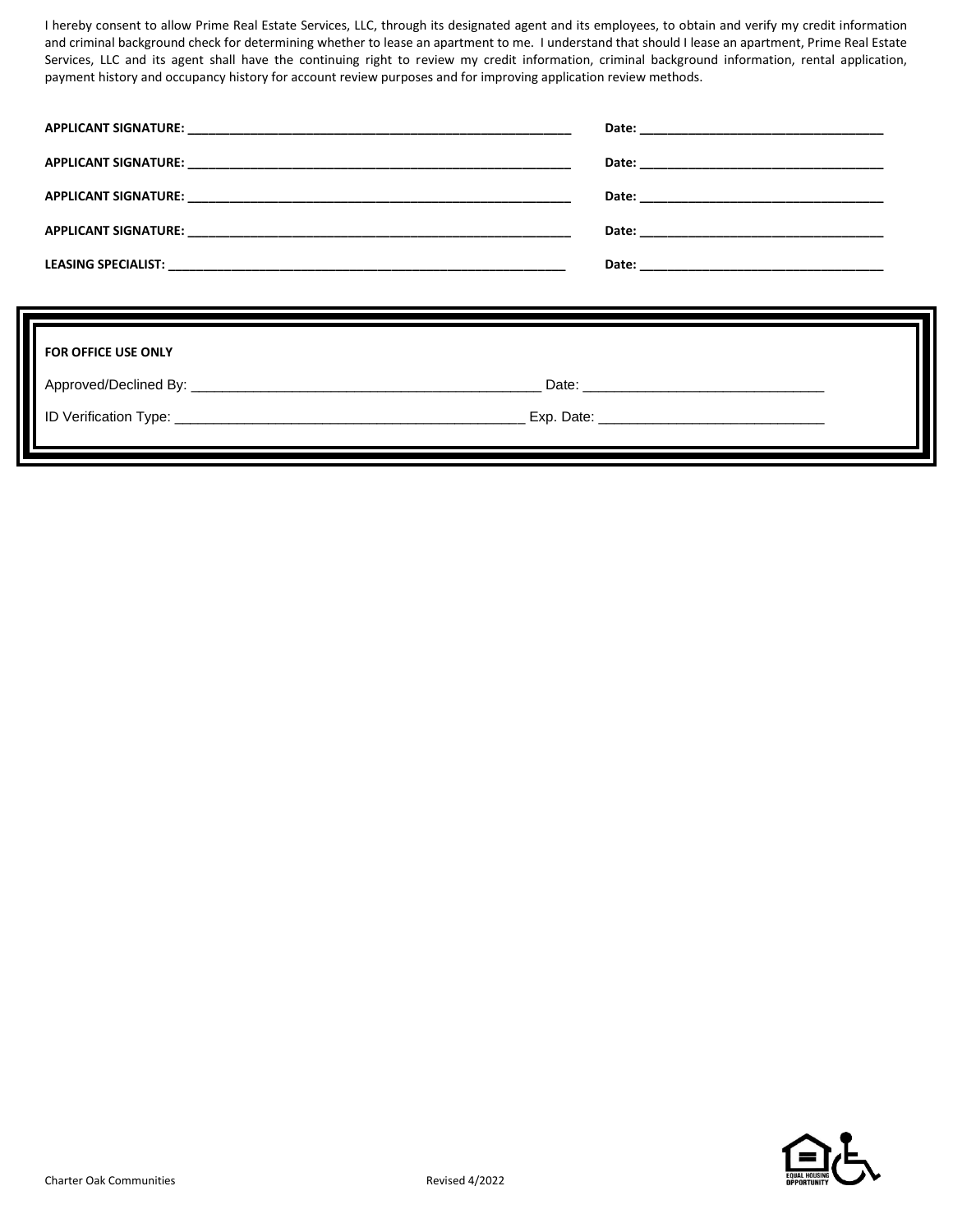

## **Below Market Rent Employment Verification**

**Applicant: Please complete the top portion of this form and submit to your application, our leasing office will contact your employer. Employer: Please complete the lower portion of this form and return to Charter Oak Communities.**

| To (Name & Address of Employer): | From:                                                    |  |  |  |
|----------------------------------|----------------------------------------------------------|--|--|--|
|                                  | <b>Charter Oak Communities</b><br>Attn: BMR Program      |  |  |  |
|                                  |                                                          |  |  |  |
|                                  | 22 Clinton Avenue                                        |  |  |  |
|                                  | Stamford, CT 06901                                       |  |  |  |
|                                  | FAX: (203) 391-7603                                      |  |  |  |
| Name & Address of Applicant:     | I hereby authorize release of my employment information. |  |  |  |
|                                  | Signature<br>Date                                        |  |  |  |

### **TO BE COMPLETED BY EMPLOYER:**

|                                             |                                                            |      | Presently Employed? Yes: $\Box$ No $\Box$ Term Date: |                                                                                                                                                                                                                                |           |  |
|---------------------------------------------|------------------------------------------------------------|------|------------------------------------------------------|--------------------------------------------------------------------------------------------------------------------------------------------------------------------------------------------------------------------------------|-----------|--|
|                                             |                                                            |      | $\Box$ Seasonal                                      | $\Box$ Part Time $\Box$ Full Time                                                                                                                                                                                              |           |  |
| <b>Current Base Pay:</b>                    | <b>Annual</b> _______________                              |      | Earnings:                                            | To Date                                                                                                                                                                                                                        | Past Year |  |
|                                             | $\Box$ Monthly                                             |      | Base Pay                                             |                                                                                                                                                                                                                                |           |  |
|                                             | Semi Monthly ______________                                |      | Overtime                                             |                                                                                                                                                                                                                                |           |  |
|                                             | $\Box$ Weekly                                              |      | <b>Tips</b>                                          |                                                                                                                                                                                                                                |           |  |
|                                             | $\Box$ Hourly                                              |      |                                                      |                                                                                                                                                                                                                                |           |  |
|                                             | Gross Earnings Previous Year: _________________________    |      |                                                      | Gross Earnings Year to Date: Sample of the Search Search Search Search Search Search Search Search Search Search Search Search Search Search Search Search Search Search Search Search Search Search Search Search Search Sear |           |  |
|                                             |                                                            |      |                                                      |                                                                                                                                                                                                                                |           |  |
|                                             | Average Hours Worked per week: ___________________________ |      |                                                      |                                                                                                                                                                                                                                |           |  |
| <b>Miscellaneous Notes:</b>                 |                                                            |      |                                                      |                                                                                                                                                                                                                                |           |  |
|                                             |                                                            |      |                                                      |                                                                                                                                                                                                                                |           |  |
|                                             |                                                            |      |                                                      |                                                                                                                                                                                                                                |           |  |
|                                             |                                                            |      |                                                      |                                                                                                                                                                                                                                |           |  |
| Signature of Employer or Agent for Employer |                                                            | Date |                                                      |                                                                                                                                                                                                                                |           |  |

Title

\_\_\_\_\_\_\_\_\_\_\_\_\_\_\_\_\_\_\_\_\_\_\_\_\_\_\_\_\_\_\_\_\_\_\_\_\_\_\_\_\_\_\_\_\_